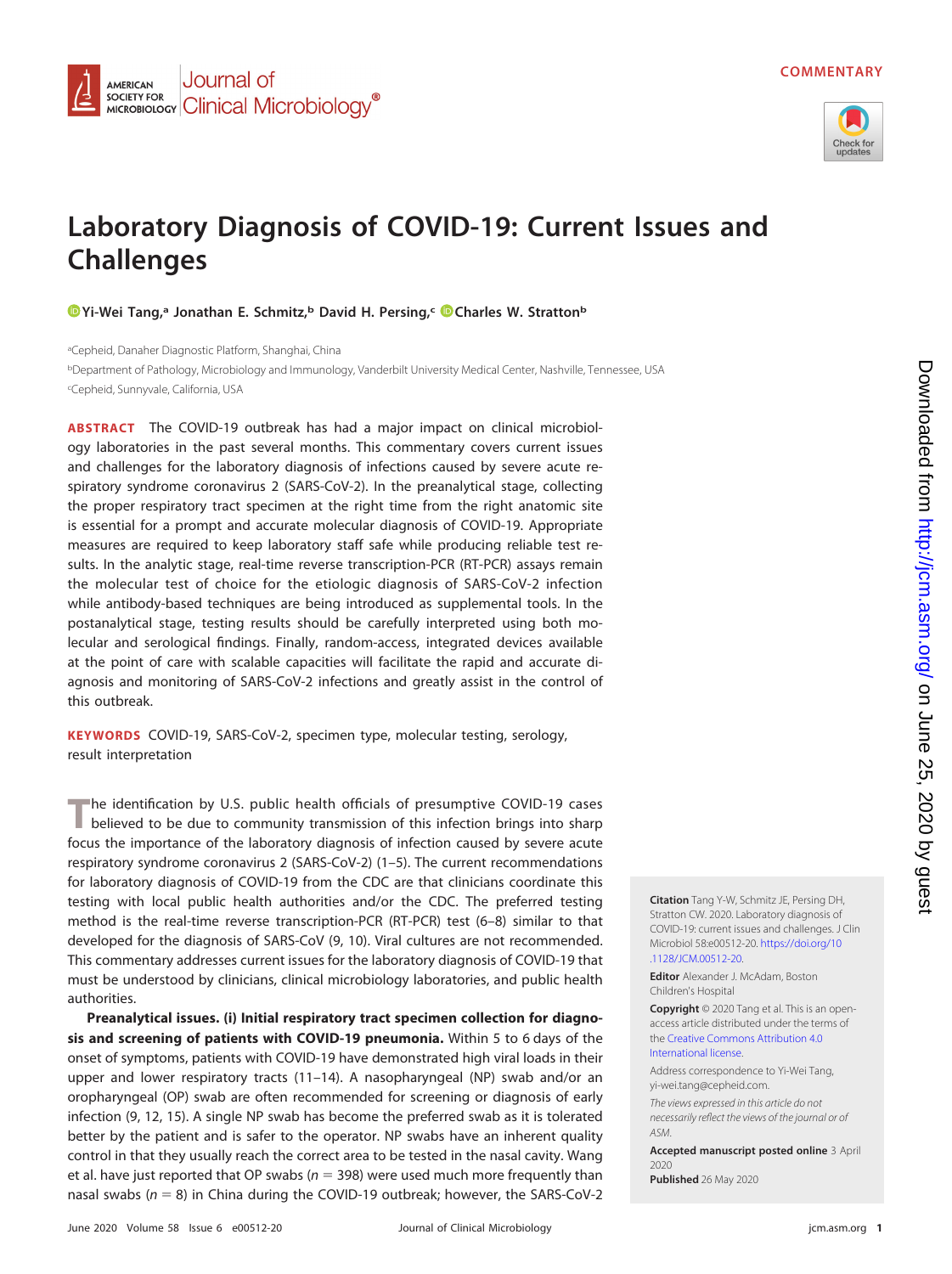RNA was detected in only 32% of OP swabs, which was significantly lower than the level in nasal swabs (63%) [\(16\)](#page-6-12). While collection/testing of both nasal and OP swabs, either as independent specimens or together within a single aliquot of viral transport medium, might be an attractive option under normal circumstances, institutions must also consider the potential stress that this pandemic places on national/international supply chains. In this light, another excellent reason to limit testing with NP swabs is to prolong supplies of flocked swabs and/or transport media. However, as we understand more about respiratory and oral contact routes of transmission, we may learn that patients with pharyngitis as a dominant initial presenting symptom can be adequately sampled via the OP route.

In order to properly obtain an NP swab specimen, the swab must be inserted deeply into the nasal cavity. Patients will likely flinch, but that means the swab has hit the target. Swabs should be kept in place for 10 s while being twirled three times. Swabs should have flocked nontoxic synthetic fibers, such as polyester, as well as synthetic nylon handles [\(17\)](#page-6-13). Collecting an NP/OP swab specimen may carry a theoretical risk of transmitting SARS-CoV-2, particularly if airborne transmission is demonstrated as the investigation of the COVID-19 outbreak continues [\(18\)](#page-6-14). If personal protective equipment (PPE) cannot be utilized due to scarcity of such PPE, other means of collecting upper respiratory tract specimens will be needed [\(18\)](#page-6-14). One alternative option for collecting an upper respiratory tract specimen to evaluate patients with suspected COVID-19 pneumonia is a self-collected saliva specimen [\(19](#page-6-15)[–](#page-6-16)[22\)](#page-6-17). Should the supply of swabs become scarce, other nonflocked swabs and transport media have been cleared equivalently by the Food and Drug Administration (FDA) under an emergency use authorization (EUA), but head-to-head comparisons are lacking currently.

After collection, swabs should be placed in viral (universal) transport medium for rapid transportation to the clinical microbiology laboratory, ideally under refrigerated conditions [\(17\)](#page-6-13). It should be noted, however, that in some cases, saliva/NPs/OPs may miss early infection and that in later infection, the main site of replication may have shifted to the low respiratory tract. Repeated testing or obtaining lower respiratory tract specimens may be required. Moreover, other respiratory viral pathogens such as influenza and respiratory syncytial viruses must be ruled out. In many ways, COVID-19 highlights the key difference between analytic and clinical sensitivities, that is, the ability of an assay to detect a pathogen when it is present in a clinical specimen versus the ability of a test to identify a patient's overall infected status. The latter, of course, reflects various other factors that include the specimen site and method of collection, in conjunction with the burden of organism as a function of anatomic location, disease severity, and time symptomatic (and variability of these factors from individual to individual). Repeated testing may be particularly important if a patient has a clinical picture of viral pneumonia, a potential exposure history, and/or radiographic findings (chest computed tomography [CT] or magnetic resonance imaging [MRI] scan) consistent with COVID-19 pneumonia. Equally challenging are how the results of a single undetected result should impact decisions regarding patient quarantine and social distancing, in particular when the patients themselves are health care providers (including clinical laboratory staff). Serology, as discussed in the postanalytical section, may assist in such situations.

**(ii) Late detection and monitoring of patients with severe COVID-19 pneumonia.** Ideally, sputum sampling or bronchoalveolar lavage should be used for collecting lower respiratory tract specimens as they have yielded the highest viral loads for the diagnosis of COVID-19 [\(18,](#page-6-14) [23\)](#page-6-18). A recent study revealed that samples bronchoalveolar lavage (BAL) fluid yielded the highest SARS-CoV-2 RNA rate although this study did not compare/evaluate results from NP swabs [\(16\)](#page-6-12). Patients who present with severe pneumonia and acute respiratory distress syndrome may require emergent intubation as well as respiratory isolation in a negative-pressure room. If possible, a lower respiratory tract sputum specimen should be collected during the intubation procedure. Alternatively, sputum and/or bronchoalveolar lavage fluid specimens can be collected after intubation [\(9,](#page-6-5) [11\)](#page-6-7).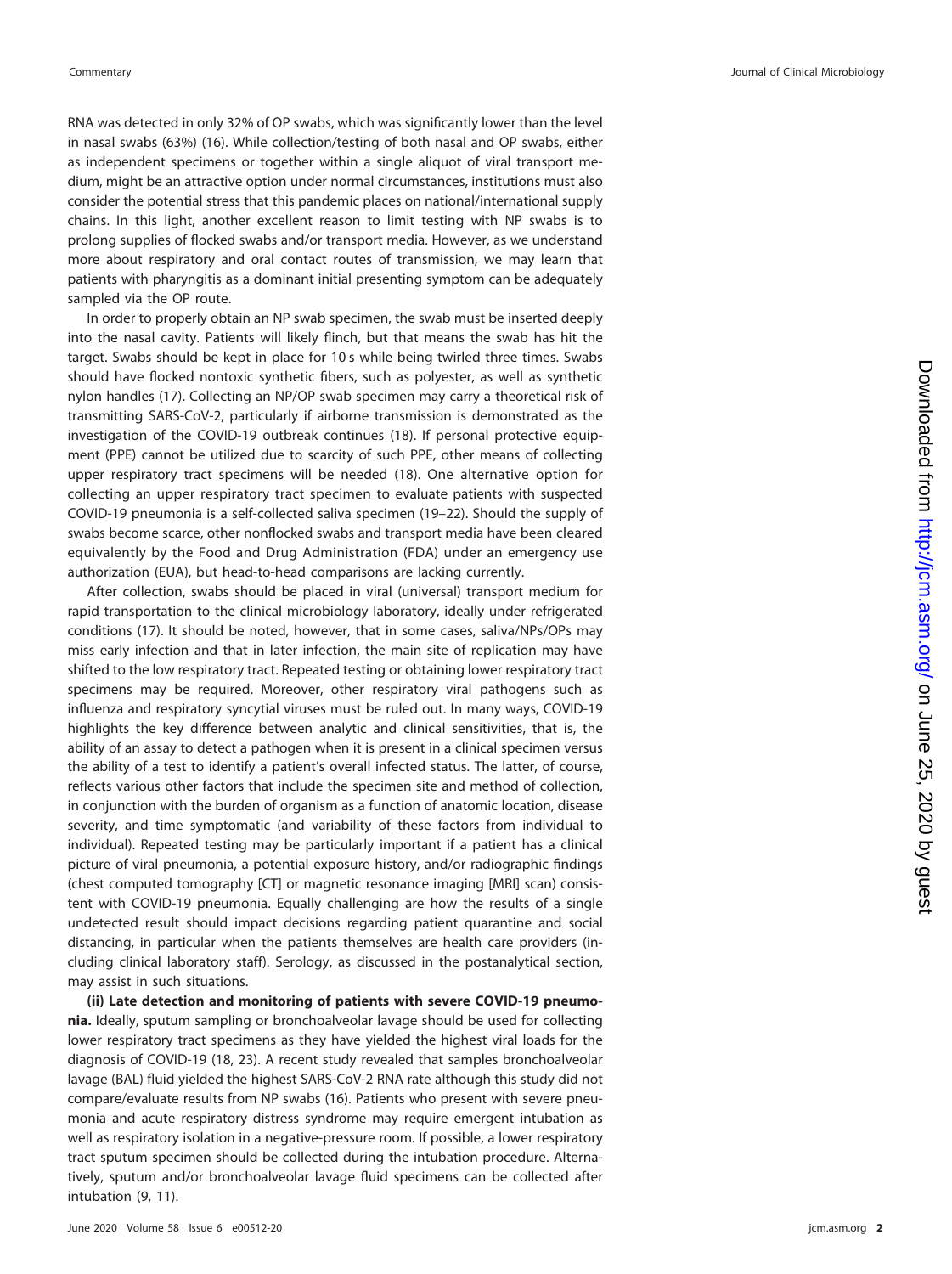However, some patients with COVID-19 pneumonia have demonstrated high viral RNA loads of SARS-CoV-2 in fecal material [\(24,](#page-6-19) [25\)](#page-6-20) as well as delayed shedding from the respiratory tract [\(4,](#page-6-0) [18\)](#page-6-14) late in their clinical course. Enteric involvement previously has been seen in patients with severe novel coronavirus infections [\(9,](#page-6-5) [26](#page-6-21)[–](#page-6-22)[32\)](#page-6-23). In four such studies, SARS coronavirus was isolated from stool cultures [\(26,](#page-6-21) [28,](#page-6-24) [31\)](#page-6-22). In another study, SARS coronavirus was demonstrated inside enterocytes by electron microscopy [\(30\)](#page-6-25). Thus, aside from direct respiratory sampling, the preferred method for detecting SARS-CoV-2 in advanced COVID-19 cases may be a rectal swab and real-time RT-PCR [\(9,](#page-6-5) [26](#page-6-21)[–](#page-6-26)[28,](#page-6-24) [30](#page-6-25)[–](#page-6-22)[32\)](#page-6-23).

**(iii) Safety measures for specimen processing for PCR processing and testing.** Processing of respiratory specimens should be done in a class II biological safety cabinet [\(6,](#page-6-2) [9,](#page-6-5) [10\)](#page-6-6), although some laboratories would argue that biosafety level three (BSL-3) work procedures should be used and that the safety cabinet should be in a negative-pressure room within the laboratory such as that used for mycobacterial cultures. For nucleic acid extraction before real-time RT-PCR is performed, the specimen should be transferred to lysis buffer under this BSL-2 cabinet. The lysis buffer should contain a guanidinium-based inactivating agent as well as a nondenaturing detergent. Indeed, the buffers included in common commercial extraction platforms, such as the bioMérieux easyMAG or Qiagen EZ1, do contain guanidium/detergents and are able to inactivate any viable coronavirus [\(33](#page-6-27)[–](#page-6-28)[35\)](#page-7-0). Similarly, universal transport medium that includes guanidinium salt is available from Merlin Biomedical (Xiamen, China) [\(http://](http://www.chinamerlin.com/en/index.php?p=products_show&id=166&s_id=&c_id=68&lanmu=2) [www.chinamerlin.com/en/index.php?p](http://www.chinamerlin.com/en/index.php?p=products_show&id=166&s_id=&c_id=68&lanmu=2)=products\_show&id=166&s\_id=&c\_id=68& [lanmu](http://www.chinamerlin.com/en/index.php?p=products_show&id=166&s_id=&c_id=68&lanmu=2)=2). Because this test is a reverse transcription method, the saliva/swabs used to collect the clinical specimens should be quickly added to lysis buffer to disinfect the specimen as well as to stop degradation of the coronavirus RNA [\(6,](#page-6-2) [9,](#page-6-5) [10\)](#page-6-6). The clinical specimens/swabs should not be heated to 56°C for 30 min as evidence suggests that this process may also degrade the coronavirus RNA even as it inactivates viable coronavirus [\(9,](#page-6-5) [36\)](#page-7-1).

Moreover, self-enclosed systems integrating nucleic acid extraction, amplification, and detection such as ID NOW (Abbott, San Diego, CA) [\(37,](#page-7-2) [38\)](#page-7-3), cobas Liat (Roche Molecular Systems, Pleasanton, CA), and GeneXpert (Cepheid, Sunnyvale, CA) [\(39\)](#page-7-4), when available and meeting local regulatory requirements for SARS-CoV-2 testing, will be very useful. Once the clinical specimen in viral transport medium is transferred into a cartridge in a class II biosafety cabinet, the cartridge is sealed. Many of these random-access sealed devices are suitable for point-of-care testing for local hospitals and clinics without biosafety cabinets. In this situation, the specimen collector in appropriate protective gear (splash guard/goggles, mask, gloves, and disposable laboratory coat) could directly transfer the specimen into detection cartridges at bedside or in a location without a class II biosafety cabinet, and the closed cartridge could be safely placed on an instrument for testing. However, spills of transport solution during transfer to these cartridge-based tests should be avoided, and if they occur, decontamination should be performed as appropriate.

**Analytical issues. (i) Assay selection.** Immunoassays have been developed for rapid detection of SARS-CoV-2 antigens or antibodies. These rapid point-of-care immunoassays are generally lateral flow assays, but high-throughput immunoanalyzer versions are also in development for population-level screening. Such lateral flow assays have been developed for detecting antigens such as the SARS-CoV-2 virus or for detecting antibodies (IgM and IgG) against COVID-19.

Rapid antigen lateral flow assays would theoretically provide the advantage of a fast time to result and low-cost detection of SARS-CoV-2 but are likely to suffer from poor sensitivity early in infection, based on the experience with this method for influenza (Flu) viruses [\(40](#page-7-5)[–](#page-7-6)[44\)](#page-7-7). Monoclonal antibodies specifically against SARS-CoV-2 have been under development, and several rapid antigen assays are being developed [\(45\)](#page-7-8). There is concern that, given the variability of viral loads in COVID-19 patients, antigen detection may miss cases due to low infectious burden or sampling variability.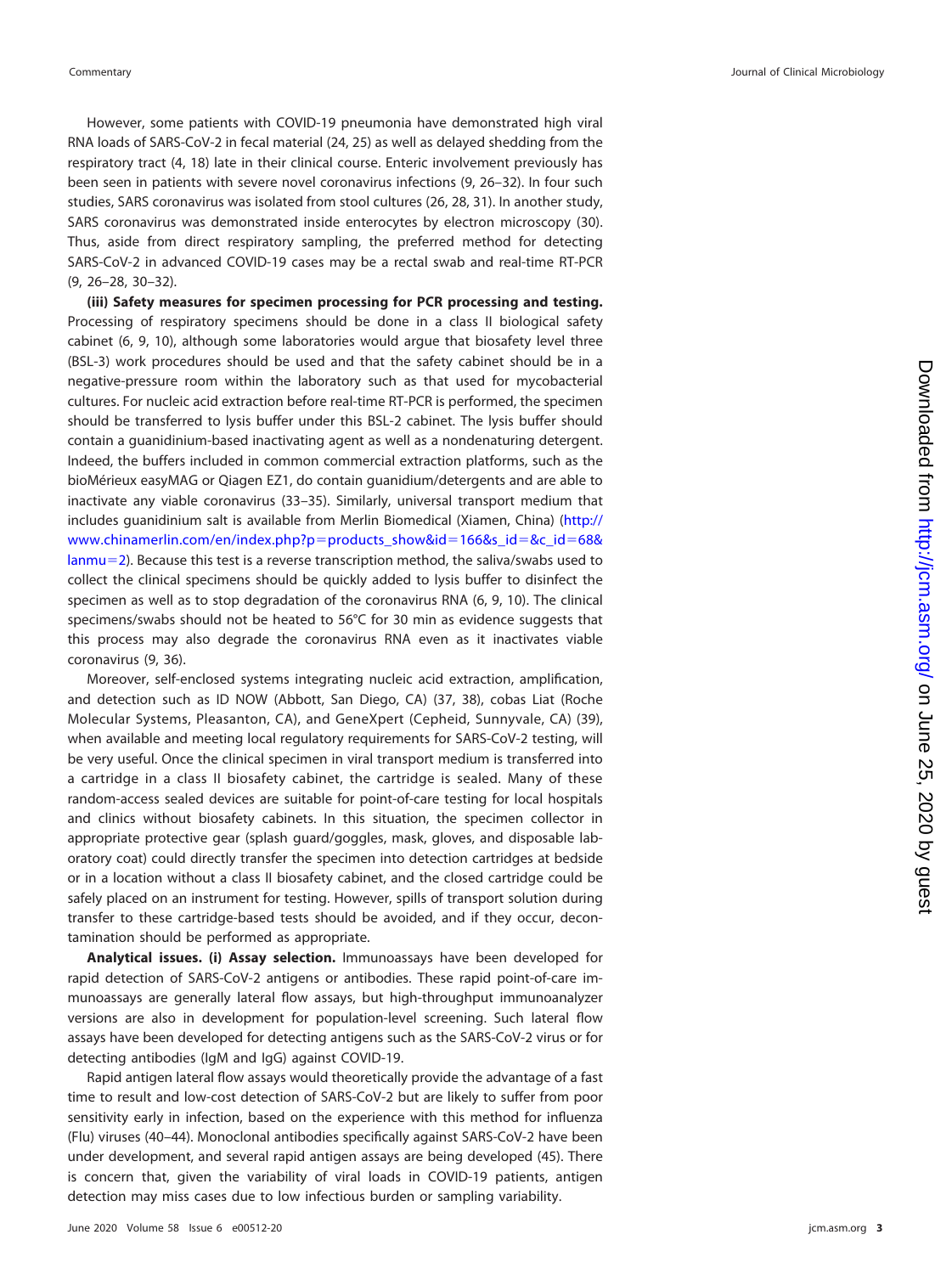Serology measures the host response to infection and is an indirect measure of infection that is best utilized retrospectively. Serological methods are rapidly being developed and have proven to be useful in confirming past COVID-19 [\(25\)](#page-6-20). Serology previously has had an important role in the epidemiology of SARS [\(46\)](#page-7-9) and other coronavirus outbreaks [\(47\)](#page-7-10). Rapid lateral flow assays for both IgM and IgG antibodies undoubtably will play an important role in the COVID-19 outbreak and should allow the burden of infection, the role of asymptomatic infections, the basic reproduction number, and the overall mortality to be determined. However, IgM responses are notoriously nonspecific, and given the weeks required to develop specific IgG responses, serology detection is not likely to play a role in active case management except to diagnose/confirm late COVID-19 cases or to determine the immunity of health care workers as the outbreak progresses. Cell culture is not recommended for diagnostic purposes.

**(ii) Assay selection for molecular detection of SARS-CoV-2.** Random-amplification deep-sequencing methods played a major role in the initial identification of SARS-CoV-2 [\(48](#page-7-11)[–](#page-7-12)[52\)](#page-7-13). Deep sequencing molecular methods such as next-generation sequencing and metagenomic next-generation sequencing will continue to be needed to determine future mutations of SARS-CoV-2 but are currently impractical for diagnosing COVID-19. Most of the molecular diagnostics being developed for the diagnosis of COVID-19 involve real-time RT-PCR assays, including those from the U.S. Centers for Disease Control and Prevention [\(53\)](#page-7-14), Charité Institute of Virology in Berlin, Germany [\(7,](#page-6-3) [54\)](#page-7-15), and Hong Kong University [\(21,](#page-6-16) [55\)](#page-7-16). Other molecular methods are being developed and evaluated worldwide and include loop-mediated isothermal amplification, multiplex isothermal amplification followed by microarray detection, and CRISPR (clustered regularly interspaced short palindromic repeats)-based assays [\(56\)](#page-7-17).

**(iii) Target selection for real-time RT-PCR assays.** A real-time RT-PCR method is recommended for molecular testing [\(6,](#page-6-2) [8](#page-6-4)[–](#page-6-5)[10\)](#page-6-6). A major advantage of real-time RT-PCR assays is that amplification and analysis are done simultaneously in a closed system to minimize false-positive results associated with amplification product contamination. There are a number of coronaviruses that cause respiratory and intestinal infections in humans [\(8,](#page-6-4) [57\)](#page-7-18). Among these coronaviruses are a group of SARS-like bat coronaviruses, including both SARS-CoV and SARS-CoV-2, that comprise a unique clade under the subgenus Sarbecovirus [\(57,](#page-7-18) [58\)](#page-7-19). Coronaviruses have a number of molecular targets within their positive-sense, single-stranded RNA genome that can be used for PCR assays [\(6,](#page-6-2) [7,](#page-6-3) [57,](#page-7-18) [58\)](#page-7-19). These include genes encoding structural proteins, including envelope glycoproteins spike (S), envelope (E), transmembrane (M), helicase (Hel), and nucleocapsid (N) [\(57](#page-7-18)[–](#page-7-19)[59\)](#page-7-20). In addition to the genes that encode structural proteins, there are species-specific accessory genes that are required for viral replication. These include RNA-dependent RNA polymerase (RdRp), hemagglutinin-esterase (HE), and open reading frame 1a (ORF1a) and ORF1b [\(7,](#page-6-3) [53](#page-7-14)[–](#page-7-15)[55,](#page-7-16) [57,](#page-7-18) [58\)](#page-7-19). In the United States, the CDC recommends two nucleocapsid protein targets (N1 and N2) [\(53\)](#page-7-14) while WHO recommends first-line screening with an E gene assay followed by a confirmatory assay using the RdRp gene [\(7\)](#page-6-3). Chan et al. have just developed and compared the performance of three novel real-time RT-PCR assays targeting the RdRp/Hel, S, and N genes of SARS-CoV-2. Among them, the COVID-19-RdRp/Hel assay had the lowest limit of detection in vitro and higher sensitivity and specificity [\(59\)](#page-7-20). However, it is likely that well-optimized targets will arise from a number of viral genomic locations since assay performance is usually dictated by the reagent design, not the target itself, since the viral genes are present in equal copy numbers.

To avoid potential cross-reaction with other endemic coronaviruses as well as potential genetic drift of SARS-CoV-2, at least two molecular targets should be included in the assay. Various investigators in different countries have used a number of these molecular targets for real-time RT-PCR assays. In the United States, the CDC has selected two loci in the nucleocapsid gene as the two-target assay appears to be performing well [\(53\)](#page-7-14). One study utilized two sequence regions (open reading frame 1b and a nucleocapsid protein) that are highly conserved among sarbecoviruses for initial real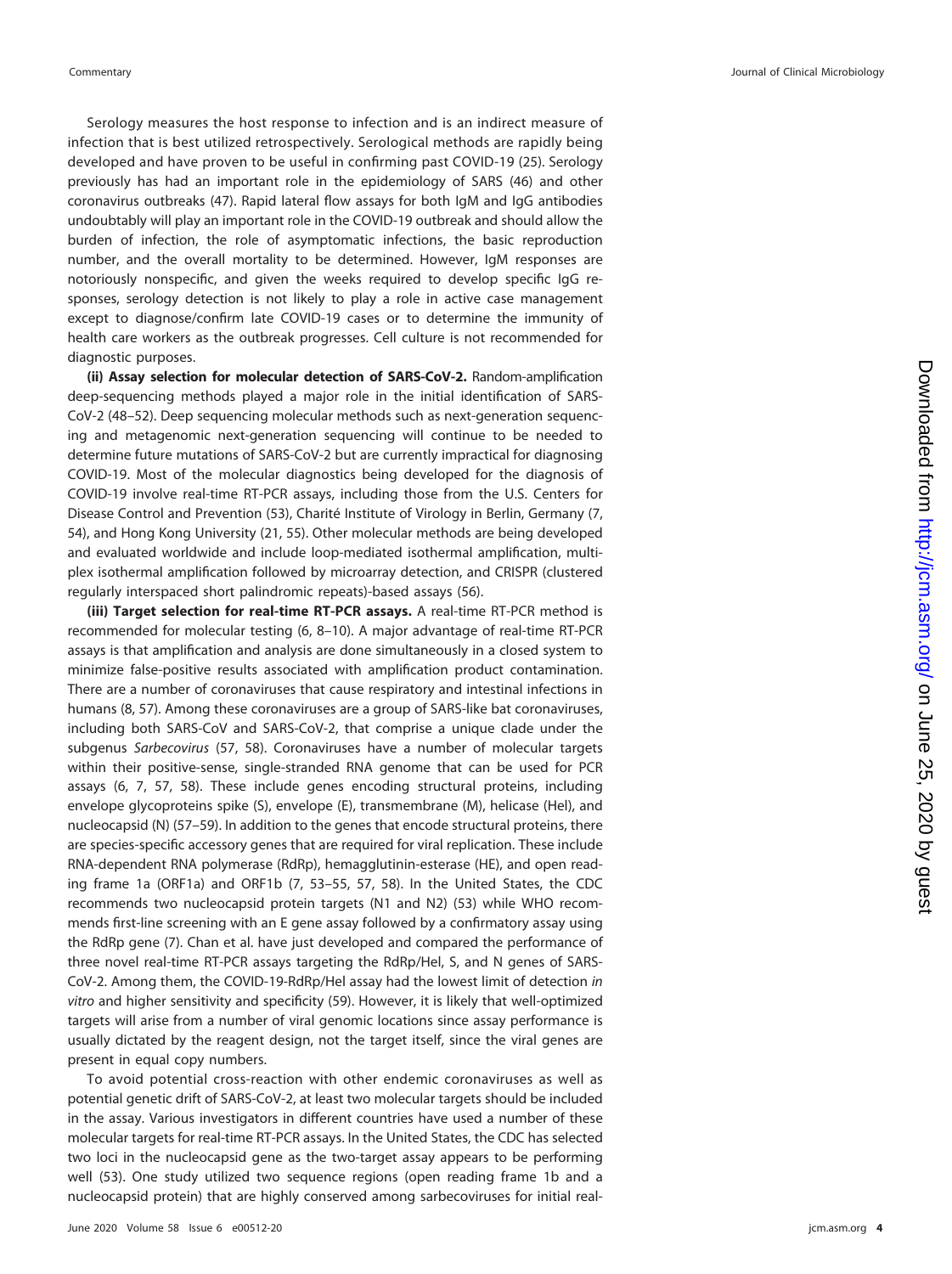time RT-PCR testing [\(6\)](#page-6-2). Another study in Hong Kong, China, used two targets for its RT-PCR assay; the first used the nucleocapsid for screening followed by confirmation by the open reading frame 1b [\(55\)](#page-7-16). In Germany, two molecular targets (envelope and RNA-dependent RNA polymerase) have been selected [\(7\)](#page-6-3). In China, at the time of manuscript preparation, several molecular devices had received urgent approval [\(8\)](#page-6-4). To date, there has been no indication that any one of the sequence regions used offers a unique advantage for clinical diagnostic testing. However, the ideal design would include at least one conserved region and one specific region to mitigate against the effects of genetic drift, especially as the virus evolves within new populations.

In the United States, regulatory issues have complicated the development and implementation of laboratory-developed molecular tests for the diagnosis of COVID-19. On 29 February 2020, the FDA issued new guidance for laboratories to be able to develop and implement COVID-19 molecular diagnostic tests prior to obtaining EUA. Laboratories are required to submit an EAU to the FDA within 15 business days after validation. Moreover, the validation must include the specimen types (e.g., nasopharyngeal, oropharyngeal, or saliva) that are to be used clinically. Although these new regulatory burdens did not prohibit the development of molecular laboratory testing for the diagnosis of COVID-19, they did create a lot of extra work. At the time of writing, the U.S. FDA had granted quite a few EUAs [\(https://www.fda.gov/medical-devices/emergency](https://www.fda.gov/medical-devices/emergency-situations-medical-devices/emergency-use-authorizations#coronavirus2019) [-situations-medical-devices/emergency-use-authorizations#coronavirus2019;](https://www.fda.gov/medical-devices/emergency-situations-medical-devices/emergency-use-authorizations#coronavirus2019) accessed 28 March 2020).

**Postanalytical issues. (i) Interpretation of molecular results.** In the United States, initially if both of two targets in the CDC assay (nucleocapsid proteins N1 and N2) test positive, a case is considered to be laboratory confirmed [\(53\)](#page-7-14). A cycle threshold  $(C_T)$ value of less than 40 is defined as a positive test, while a  $C<sub>T</sub>$  value of 40 or more is defined as a negative test. A  $C<sub>T</sub>$  value of <40 for only one of the two nucleocapsid protein (N1 and N2) is defined as indeterminant and requires confirmation by retesting [\(53\)](#page-7-14). Currently, in China for the assays with three targets, positives for two or more targets are considered positive [\(60\)](#page-7-21). Although some correlations have been revealed, viral loads determined by real-time RT-PCR assays should not be used yet to indicate COVID-19 severity or to monitor therapeutic response [\(11](#page-6-7)[–](#page-6-10)[13,](#page-6-8) [61,](#page-7-22) [62\)](#page-7-23). However, low  $C<sub>T</sub>$  values indicating high viral loads may be used as an indication of transmissibility [\(18,](#page-6-14) [63\)](#page-7-24).

**(ii) Test of cure and test of infectivity.** Monitoring patients with resolution of COVID-19 pneumonia may also be important in terms of when they should be released from isolation and discharged. If discharged patients are still shedding viable coronavirus, they are likely to infect other people [\(27\)](#page-6-26). Therefore, self-quarantine for up to 1 month has been recommended in some cases. NP and OP swabs may not be sufficient for either test of cure or test of infectivity [\(64\)](#page-7-25), but this needs further investigation. One approach to test of cure has been to demonstrate two consecutive negative real-time RT-PCR tests from rectal swabs; this suggestion is based on the fact that SARS-CoV-1 was cultured from stool during the 2002-2003 SARS outbreak [\(26,](#page-6-21) [28,](#page-6-24) [31\)](#page-6-22), and SARS-CoV-2 has been cultured from stool during the COVID-19 outbreak [\(16\)](#page-6-12). Thus, a rectal swab that is positive by real-time PCR testing suggests that this patient may be shedding viable SARS-CoV-2 in their stools, thereby remaining infectious [\(16,](#page-6-12) [24](#page-6-19)[–](#page-6-26)[28,](#page-6-24) [30](#page-6-25)[–](#page-6-22)[32\)](#page-6-23). However, a very recent study on 20 serial COVID-19 patients indicated that infectious virus was not isolated from stool samples in spite of high virus RNA concentrations [\(14\)](#page-6-9). The correlation of RT-PCR positivity in stool with recovery of live virus from the same samples remains to be fully investigated.

**(iii) Serology of COVID-19.** Members of the coronavirus family have four structural proteins: the spike (S), membrane (M]), envelope (E), and nucleocapsid (N) proteins. Two of these proteins appear to be important antigenic sites for the development of serological assays to detect COVID-19. Serological methods have focused on detecting serum antibodies against S proteins from the coronavirus spike [\(47\)](#page-7-10). The coronavirus envelope spike is responsible for receptor binding and fusion and determines host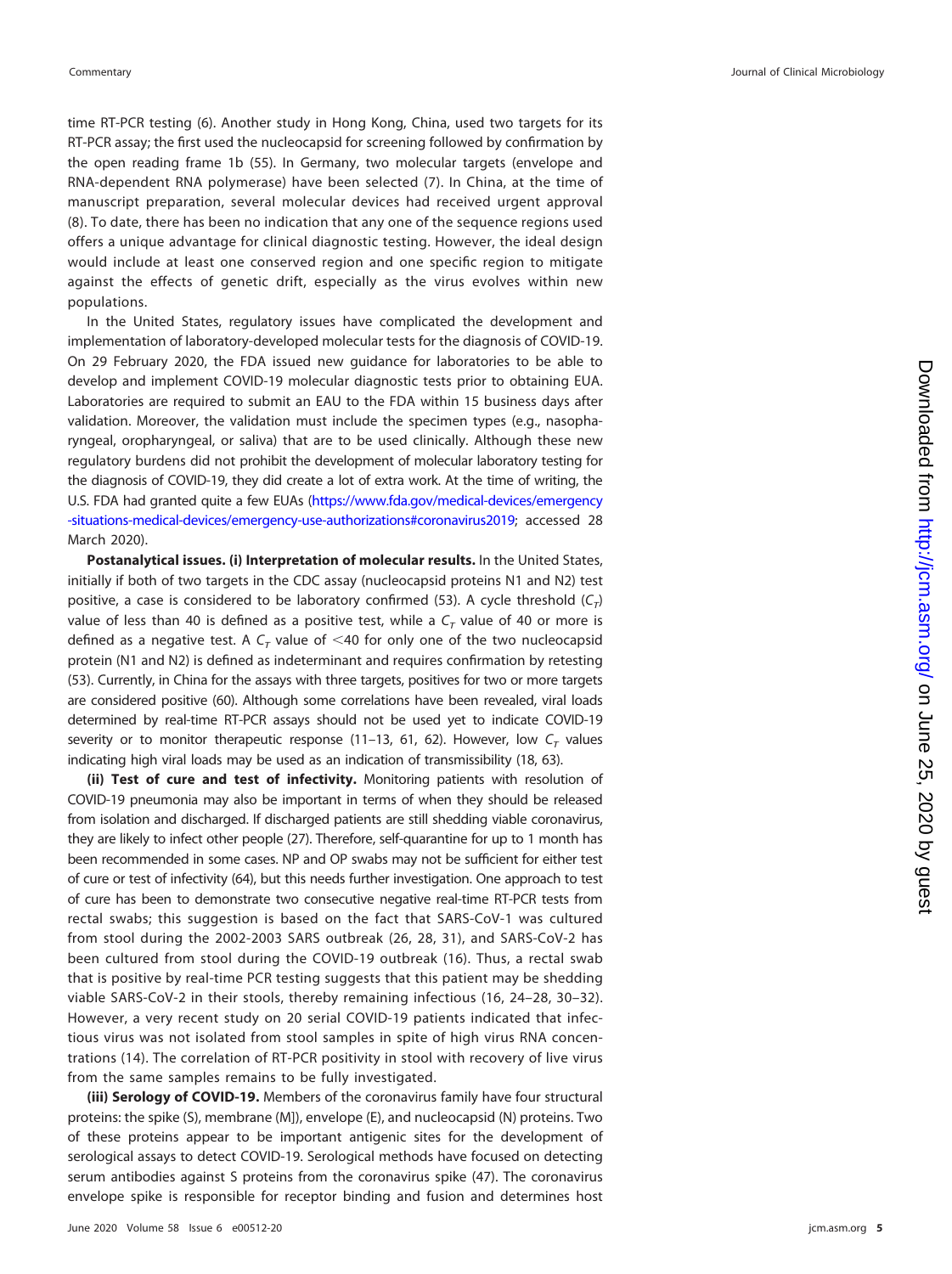tropism and transmission capability [\(57,](#page-7-18) [58\)](#page-7-19). S proteins are determined by the S gene and are functionally divided into two subunits (S1 and S2). The S1 domain is responsible for receptor binding while the S2 domain is responsible for fusion. SARS-CoV and SARS-CoV-2 bind to human angiotensin-converting enzyme 2, which is found on human respiratory cells, renal cells, and gastrointestinal cells [\(57,](#page-7-18) [65,](#page-8-0) [66\)](#page-8-1). The other protein that appears to be an important antigenic site for the development of serological assays to detect COVID-19 is the N protein, which is a structural component of the helical nucleocapsid. The N protein plays an important role in viral pathogenesis, replication, and RNA packaging. Antibodies to the N protein are frequently detected in COVID-19 patients [\(67,](#page-8-2) [68\)](#page-8-3), suggesting that the N protein may be one of the immunodominant antigens in the early diagnosis of COVID-19 [\(69\)](#page-8-4).

As mentioned above, rapid lateral flow assays for antibodies (IgM and IgG) produced during COVID-19 have been developed [\(70\)](#page-8-5). Seroconversion occurred after 7 days of symptomatic infection in 50% of patients (14 days in all) but was not followed by a rapid decline in viral load [\(14\)](#page-6-9). Serological methods, when available, will play an important role in the epidemiology of COVID-19 and in determining the immune status of asymptomatic patients but are unlikely to play any role in screening or for the diagnosis of early infections [\(14,](#page-6-9) [67,](#page-8-2) [68\)](#page-8-3). However, serology may be useful for confirming the diagnosis of COVID-19 [\(25\)](#page-6-20).

**Concluding remarks.** The ongoing, unprecedented outbreak of COVID-19 globally has emphasized the importance of the laboratory diagnosis of human coronavirus infections in order to limit the spread as well as to appropriately treat those patients who have a serious infection. This commentary has addressed current issues regarding such testing for SARS-CoV-2. For example, an NP rather than OP swab is recommended for early diagnosis or screening because it provides higher diagnostic yields, is better tolerated by the patient, and is safer for the operator. An NP swab can be combined with an OP swab to increase sensitivity but requires twice the number of swabs. Should the NP swabs become scarce, self-collected saliva or nasal washes could be used as an alternative specimen type for epidemiological screening and for the "worried well," who are asymptomatic persons with no exposure history who wish to be tested just to be sure they are not infected. NP swabs would then be reserved for hospitalized patients; those who test negative may need deep sputum or BAL fluid samples collected. The importance of repeated testing or the use of bronchoscopy in patients with severe illness should the first screening test be negative must be understood. The role of rectal swabs in testing patients with late infection or as a test of infectivity/cure is currently not well studied but needs urgent attention. Equally unappreciated is the need for broad screening/testing with molecular testing and/or serological testing in order to determine the true mortality rate as well as other epidemiological markers. Finally, the importance of rapid development of integrated, random-access, point-ofcare molecular devices for the accurate diagnosis of SARS-CoV-2 infections cannot be overemphasized. These short-turnaround-time (STAT) tests will be very important for real-time patient management and infection control decisions, especially when other less infectious forms of pneumonia are present and respiratory isolate resources are scarce. These assays are safe, simple, and fast and can be used in local clinics and hospitals that already have the needed instruments and that are responsible for identifying and treating such patients.

## **ACKNOWLEDGMENT**

Y.-W.T. and D.H.P. are employees of Cepheid, the commercial manufacturer of the Xpert Xpress SARS-CoV-2 test.

## <span id="page-5-0"></span>**REFERENCES**

- 1. Del Rio C, Malani PN. 28 February 2020. COVID-19—new insights on a rapidly changing epidemic. JAMA [https://doi.org/10.1001/jama](https://doi.org/10.1001/jama.2020.3072) [.2020.3072.](https://doi.org/10.1001/jama.2020.3072)
- 2. Fauci AS, Lane HC, Redfield RR. 2020. Covid-19—navigating the

uncharted. N Engl J Med 382:1268 –1269. [https://doi.org/10.1056/](https://doi.org/10.1056/NEJMe2002387) [NEJMe2002387.](https://doi.org/10.1056/NEJMe2002387)

3. Guan WJ, Ni ZY, Hu Y, Liang WH, Ou CQ, He JX, Liu L, Shan H, Lei CL, Hui DSC, Du B, Li LJ, Zeng G, Yuen KY, Chen RC, Tang CL, Wang T,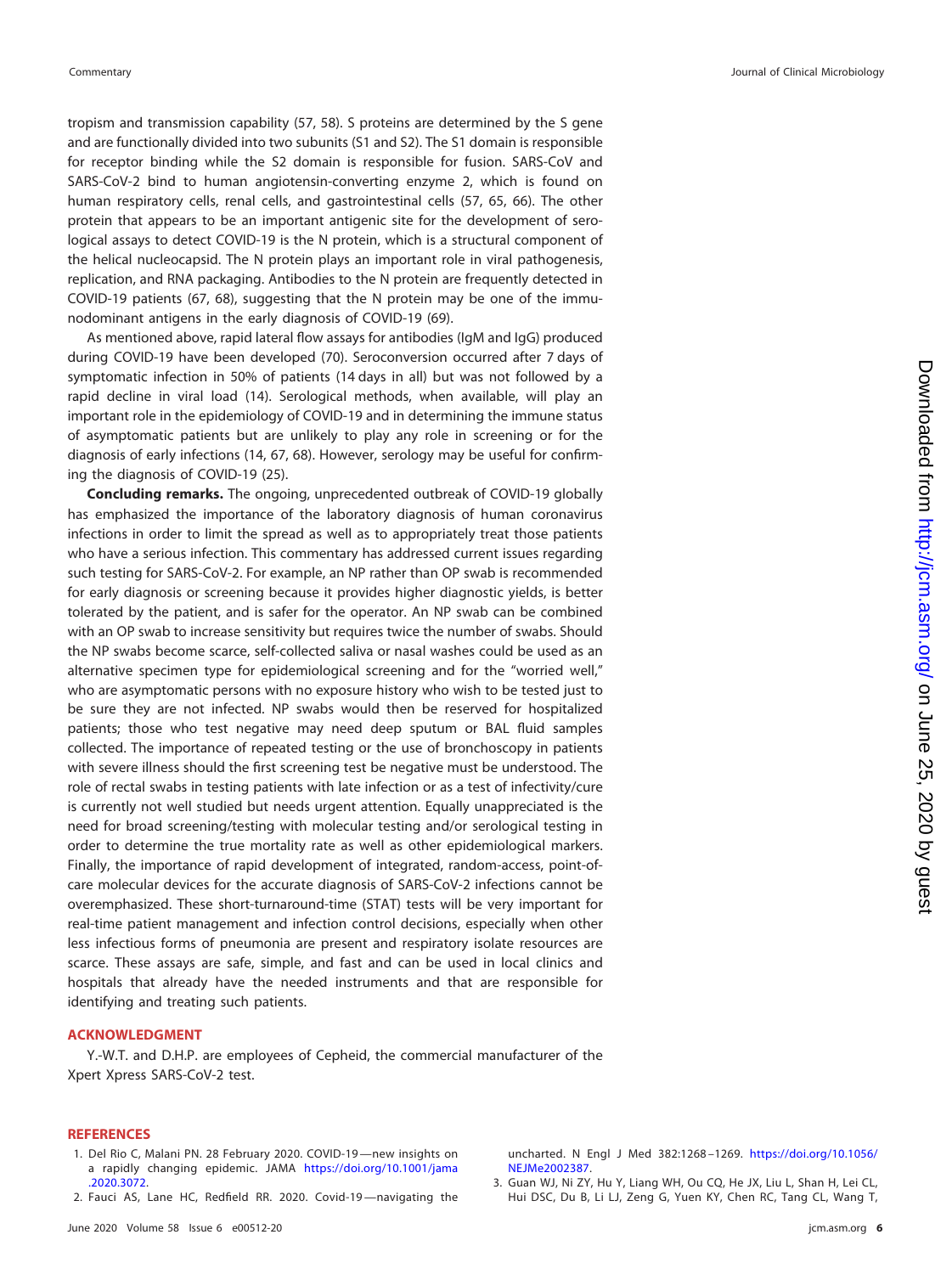Chen PY, Xiang J, Li SY, Wang JL, Liang ZJ, Peng YX, Wei L, Liu Y, Hu YH, Peng P, Wang JM, Liu JY, Chen Z, Li G, Zheng ZJ, Qiu SQ, Luo J, Ye CJ, Zhu SY, Zhong NS. 28 February 2020. Clinical characteristics of coronavirus disease 2019 in China. N Engl J Med [https://doi.org/10](https://doi.org/10.1056/NEJMoa2002032) [.1056/NEJMoa2002032.](https://doi.org/10.1056/NEJMoa2002032)

- <span id="page-6-0"></span>4. Paules CI, Marston HD, Fauci AS. 2020. Coronavirus infections-more than just the common cold. JAMA 323:707. [https://doi.org/10.1001/jama.2020](https://doi.org/10.1001/jama.2020.0757) [.0757.](https://doi.org/10.1001/jama.2020.0757)
- <span id="page-6-1"></span>5. Lu H, Stratton CW, Tang YW. 2020. Outbreak of pneumonia of unknown etiology in Wuhan China: the mystery and the miracle. J Med Virol 92:401– 402. [https://doi.org/10.1002/jmv.25678.](https://doi.org/10.1002/jmv.25678)
- <span id="page-6-2"></span>6. Chu DKW, Pan Y, Cheng SMS, Hui KPY, Krishnan P, Liu Y, Ng DYM, Wan CKC, Yang P, Wang Q, Peiris M, Poon L. 2020. Molecular diagnosis of a novel coronavirus (2019-nCoV) causing an outbreak of pneumonia. Clin Chem 66:549 –555. [https://doi.org/10.1093/clinchem/hvaa029.](https://doi.org/10.1093/clinchem/hvaa029)
- <span id="page-6-3"></span>7. Corman VM, Landt O, Kaiser M, Molenkamp R, Meijer A, Chu DKW, Bleicker T, Brunink S, Schneider J, Schmidt ML, Mulders D, Haagmans BL, van der Veer B, van den Brink S, Wijsman L, Goderski G, Romette JL, Ellis J, Zambon M, Peiris M, Goossens H, Reusken C, Koopmans MPG, Drosten C. 2020. Detection of 2019 novel coronavirus (2019-nCoV) by real-time RT-PCR. Euro Surveill 25:2000045. [https://doi.org/10.2807/1560-7917.ES](https://doi.org/10.2807/1560-7917.ES.2020.25.3.2000045) [.2020.25.3.2000045.](https://doi.org/10.2807/1560-7917.ES.2020.25.3.2000045)
- <span id="page-6-4"></span>8. Loeffelholz MJ, Tang YW. 2020. Laboratory diagnosis of emerging human coronavirus infections — the state of the art. Emerg Microbes Infect 9:747–756. [https://doi.org/10.1080/22221751.2020.1745095.](https://doi.org/10.1080/22221751.2020.1745095)
- <span id="page-6-5"></span>9. Chan PK, To WK, Ng KC, Lam RK, Ng TK, Chan RC, Wu A, Yu WC, Lee N, Hui DS, Lai ST, Hon EK, Li CK, Sung JJ, Tam JS. 2004. Laboratory diagnosis of SARS. Emerg Infect Dis 10:825– 831. [https://doi.org/10.3201/eid1005](https://doi.org/10.3201/eid1005.030682) [.030682.](https://doi.org/10.3201/eid1005.030682)
- <span id="page-6-6"></span>10. Emery SL, Erdman DD, Bowen MD, Newton BR, Winchell JM, Meyer RF, Tong S, Cook BT, Holloway BP, McCaustland KA, Rota PA, Bankamp B, Lowe LE, Ksiazek TG, Bellini WJ, Anderson LJ. 2004. Real-time reverse transcription-polymerase chain reaction assay for SARS-associated coronavirus. Emerg Infect Dis 10:311–316. [https://doi.org/10.3201/eid1002](https://doi.org/10.3201/eid1002.030759) [.030759.](https://doi.org/10.3201/eid1002.030759)
- <span id="page-6-7"></span>11. Pan Y, Zhang D, Yang P, Poon LLM, Wang Q. 2020. Viral load of SARS-CoV-2 in clinical samples. Lancet Infect Dis 24:30113–30114. [https://doi.org/10.1016/S1473-3099\(20\)30113-4.](https://doi.org/10.1016/S1473-3099(20)30113-4)
- <span id="page-6-10"></span>12. Zou L, Ruan F, Huang M, Liang L, Huang H, Hong Z, Yu J, Kang M, Song Y, Xia J, Guo Q, Song T, He J, Yen HL, Peiris M, Wu J. 2020. SARS-CoV-2 viral load in upper respiratory specimens of infected patients. N Engl J Med 382:1177–1179. [https://doi.org/10.1056/NEJMc2001737.](https://doi.org/10.1056/NEJMc2001737)
- <span id="page-6-8"></span>13. To KK, Tsang OT, Leung WS, Tam AR, Wu TC, Lung DC, Yip CC, Cai JP, Chan JM, Chik TS, Lau DP, Choi CY, Chen LL, Chan WM, Chan KH, Ip JD, Ng AC, Poon RW, Luo CT, Cheng VC, Chan JF, Hung IF, Chen Z, Chen H, Yuen KY. 2020. Temporal profiles of viral load in posterior oropharyngeal saliva samples and serum antibody responses during infection by SARS-CoV-2: an observational cohort study. Lancet Infect Dis 23:30196 –30191.
- <span id="page-6-9"></span>14. Wolfel R, Corman VM, Guggemos W, Seilmaier M, Zange S, Müller MA, Niemeyer D, Jones TC, Vollmar P, Rothe C, Hoelscher M, Bleicker T, Brunink S, Schneider J, Ehmann R, Zwirglmaier K, Drosten C, Wendtner C. 1 April 2020. Virological assessment of hospitalized patients with COVID-2019. Nature [https://doi.org/10.1038/s41586-020-2196-x.](https://doi.org/10.1038/s41586-020-2196-x)
- <span id="page-6-11"></span>15. Kim C, Ahmed JA, Eidex RB, Nyoka R, Waiboci LW, Erdman D, Tepo A, Mahamud AS, Kabura W, Nguhi M, Muthoka P, Burton W, Breiman RF, Njenga MK, Katz MA. 2011. Comparison of nasopharyngeal and oropharyngeal swabs for the diagnosis of eight respiratory viruses by real-time reverse transcription-PCR assays. PLoS One 6:e21610. [https://doi.org/10](https://doi.org/10.1371/journal.pone.0021610) [.1371/journal.pone.0021610.](https://doi.org/10.1371/journal.pone.0021610)
- <span id="page-6-13"></span><span id="page-6-12"></span>16. Wang W, Xu Y, Gao R, Lu R, Han K, Wu G, Tan W. 11 March 2020. Detection of SARS-CoV-2 in different types of clinical specimens. JAMA [https://doi.org/10.1001/jama.2020.3786.](https://doi.org/10.1001/jama.2020.3786)
- 17. Druce J, Garcia K, Tran T, Papadakis G, Birch C. 2012. Evaluation of swabs, transport media, and specimen transport conditions for optimal detection of viruses by PCR. J Clin Microbiol 50:1064-1065. [https://doi.org/](https://doi.org/10.1128/JCM.06551-11) [10.1128/JCM.06551-11.](https://doi.org/10.1128/JCM.06551-11)
- <span id="page-6-14"></span>18. Li Q, Guan X, Wu P, Wang X, Zhou L, Tong Y, Ren R, Leung KSM, Lau EHY, Wong JY, Xing X, Xiang N, Wu Y, Li C, Chen Q, Li D, Liu T, Zhao J, Li M, Tu W, Chen C, Jin L, Yang R, Wang Q, Zhou S, Wang R, Liu H, Luo Y, Liu Y, Shao G, Li H, Tao Z, Yang Y, Deng Z, Liu B, Ma Z, Zhang Y, Shi G, Lam TTY, Wu JTK, Gao GF, Cowling BJ, Yang B, Leung GM, Feng Z. 2020. Early transmission dynamics in Wuhan, China, of novel coronavirus-infected pneumonia. N Engl J Med 382:1199-1207. [https://doi.org/10.1056/](https://doi.org/10.1056/NEJMoa2001316) [NEJMoa2001316.](https://doi.org/10.1056/NEJMoa2001316)
- <span id="page-6-15"></span>20. To KK, Lu L, Yip CC, Poon RW, Fung AM, Cheng A, Lui DH, Ho DT, Hung IF, Chan KH, Yuen KY. 2017. Additional molecular testing of saliva specimens improves the detection of respiratory viruses. Emerg Microbes Infect 6:e49. [https://doi.org/10.1038/emi.2017.35.](https://doi.org/10.1038/emi.2017.35)
- <span id="page-6-16"></span>21. To KK, Tsang OT, Chik-Yan Yip C, Chan KH, Wu TC, Chan JMC, Leung WS, Chik TS, Choi CY, Kandamby DH, Lung DC, Tam AR, Poon RW, Fung AY, Hung IF, Cheng VC, Chan JF, Yuen KY. 12 February 2020. Consistent detection of 2019 novel coronavirus in saliva. Clin Infect Dis [https://doi](https://doi.org/10.1093/cid/ciaa149) [.org/10.1093/cid/ciaa149.](https://doi.org/10.1093/cid/ciaa149)
- <span id="page-6-17"></span>22. Wang WK, Chen SY, Liu IJ, Chen YC, Chen HL, Yang CF, Chen PJ, Yeh SH, Kao CL, Huang LM, Hsueh PR, Wang JT, Sheng WH, Fang CT, Hung CC, Hsieh SM, Su CP, Chiang WC, Yang JY, Lin JH, Hsieh SC, Hu HP, Chiang YP, Wang JT, Yang PC, Chang SC, SARS Research Group of the National Taiwan University/National Taiwan University Hospital. 2004. Detection of SARS-associated coronavirus in throat wash and saliva in early diagnosis. Emerg Infect Dis 10:1213–1219. [https://doi.org/10.3201/eid1007](https://doi.org/10.3201/eid1007.031113) [.031113.](https://doi.org/10.3201/eid1007.031113)
- <span id="page-6-18"></span>23. Yu F, Yan L, Wang N, Yang S, Wang L, Tang Y, Gao G, Wang S, Ma C, Xie R, Wang F, Tan C, Zhu L, Guo Y, Zhang F. 28 March 2020. Quantitative detection and viral load analysis of SARS-CoV-2 in infected patients. Clin Infect Dis [https://doi.org/10.1093/cid/ciaa345.](https://doi.org/10.1093/cid/ciaa345)
- <span id="page-6-19"></span>24. Young BE, Ong SWX, Kalimuddin S, Low JG, Tan SY, Loh J, Ng OT, Marimuthu K, Ang LW, Mak TM, Lau SK, Anderson DE, Chan KS, Tan TY, Ng TY, Cui L, Said Z, Kurupatham L, Chen MI, Chan M, Vasoo S, Wang LF, Tan BH, Lin RTP, Lee VJM, Leo YS, Lye DC, Singapore 2019 Novel Coronavirus Outbreak Research Team. 3 March 2020. Epidemiologic features and clinical course of patients infected with SARS-CoV-2 in Singapore. JAMA [https://doi.org/10.1001/jama.2020.3204.](https://doi.org/10.1001/jama.2020.3204)
- <span id="page-6-20"></span>25. Zhang W, Du RH, Li B, Zheng XS, Yang XL, Hu B, Wang YY, Xiao GF, Yan B, Shi ZL, Zhou P. 2020. Molecular and serological investigation of 2019-nCoV infected patients: implication of multiple shedding routes. Emerg Microbes Infect 9:386 –389. [https://doi.org/10.1080/22221751](https://doi.org/10.1080/22221751.2020.1729071) [.2020.1729071.](https://doi.org/10.1080/22221751.2020.1729071)
- <span id="page-6-21"></span>26. Cheng PK, Wong DA, Tong LK, Ip SM, Lo AC, Lau CS, Yeung EY, Lim WW. 2004. Viral shedding patterns of coronavirus in patients with probable severe acute respiratory syndrome. Lancet 363:1699 –1700. [https://doi](https://doi.org/10.1016/S0140-6736(04)16255-7) [.org/10.1016/S0140-6736\(04\)16255-7.](https://doi.org/10.1016/S0140-6736(04)16255-7)
- <span id="page-6-26"></span>27. Isakbaeva ET, Khetsuriani N, Beard RS, Peck A, Erdman D, Monroe SS, Tong S, Ksiazek TG, Lowther S, Pandya-Smith I, Anderson LJ, Lingappa J, Widdowson MA, SARS Investigation Group. 2004. SARS-associated coronavirus transmission, United States. Emerg Infect Dis 10:225–231. [https://doi.org/10.3201/eid1002.030734.](https://doi.org/10.3201/eid1002.030734)
- <span id="page-6-24"></span>28. Leung WK, To KF, Chan PK, Chan HL, Wu AK, Lee N, Yuen KY, Sung JJ. 2003. Enteric involvement of severe acute respiratory syndromeassociated coronavirus infection. Gastroenterology 125:1011–1017. [https://doi.org/10.1016/s0016-5085\(03\)01215-0.](https://doi.org/10.1016/s0016-5085(03)01215-0)
- 29. Munster VJ, Koopmans M, van Doremalen N, van Riel D, de Wit E. 2020. A novel coronavirus emerging in China— key questions for impact assessment. N Engl J Med 382:692– 694. [https://doi.org/10](https://doi.org/10.1056/NEJMp2000929) [.1056/NEJMp2000929.](https://doi.org/10.1056/NEJMp2000929)
- <span id="page-6-25"></span>30. Shi X, Gong E, Gao D, Zhang B, Zheng J, Gao Z, Zhong Y, Zou W, Wu B, Fang W, Liao S, Wang S, Xie Z, Lu M, Hou L, Zhong H, Shao H, Li N, Liu C, Pei F, Yang J, Wang Y, Han Z, Shi X, Zhang Q, You J, Zhu X, Gu J. 2005. Severe acute respiratory syndrome associated coronavirus is detected in intestinal tissues of fatal cases. Am J Gastroenterol 100:169-176. [https://](https://doi.org/10.1111/j.1572-0241.2005.40377.x) [doi.org/10.1111/j.1572-0241.2005.40377.x.](https://doi.org/10.1111/j.1572-0241.2005.40377.x)
- <span id="page-6-22"></span>31. Xu D, Zhang Z, Jin L, Chu F, Mao Y, Wang H, Liu M, Wang M, Zhang L, Gao GF, Wang FS. 2005. Persistent shedding of viable SARS-CoV in urine and stool of SARS patients during the convalescent phase. Eur J Clin Microbiol Infect Dis 24:165–171. [https://doi.org/10.1007/s10096](https://doi.org/10.1007/s10096-005-1299-5) [-005-1299-5.](https://doi.org/10.1007/s10096-005-1299-5)
- <span id="page-6-27"></span><span id="page-6-23"></span>32. Yeo C, Kaushal S, Yeo D. 2020. Enteric involvement of coronaviruses: is faecal-oral transmission of SARS-CoV-2 possible? Lancet Gastroenterol Hepatol 5:335–337. [https://doi.org/10.1016/S2468-1253\(20\)30048-0.](https://doi.org/10.1016/S2468-1253(20)30048-0)
- <span id="page-6-28"></span>33. Blow JA, Dohm DJ, Negley DL, Mores CN. 2004. Virus inactivation by nucleic acid extraction reagents. J Virol Methods 119:195–198. [https://](https://doi.org/10.1016/j.jviromet.2004.03.015) [doi.org/10.1016/j.jviromet.2004.03.015.](https://doi.org/10.1016/j.jviromet.2004.03.015)
- 34. Burton JE, Easterbrook L, Pitman J, Anderson D, Roddy S, Bailey D, Vipond R, Bruce CB, Roberts AD. 2017. The effect of a non-denaturing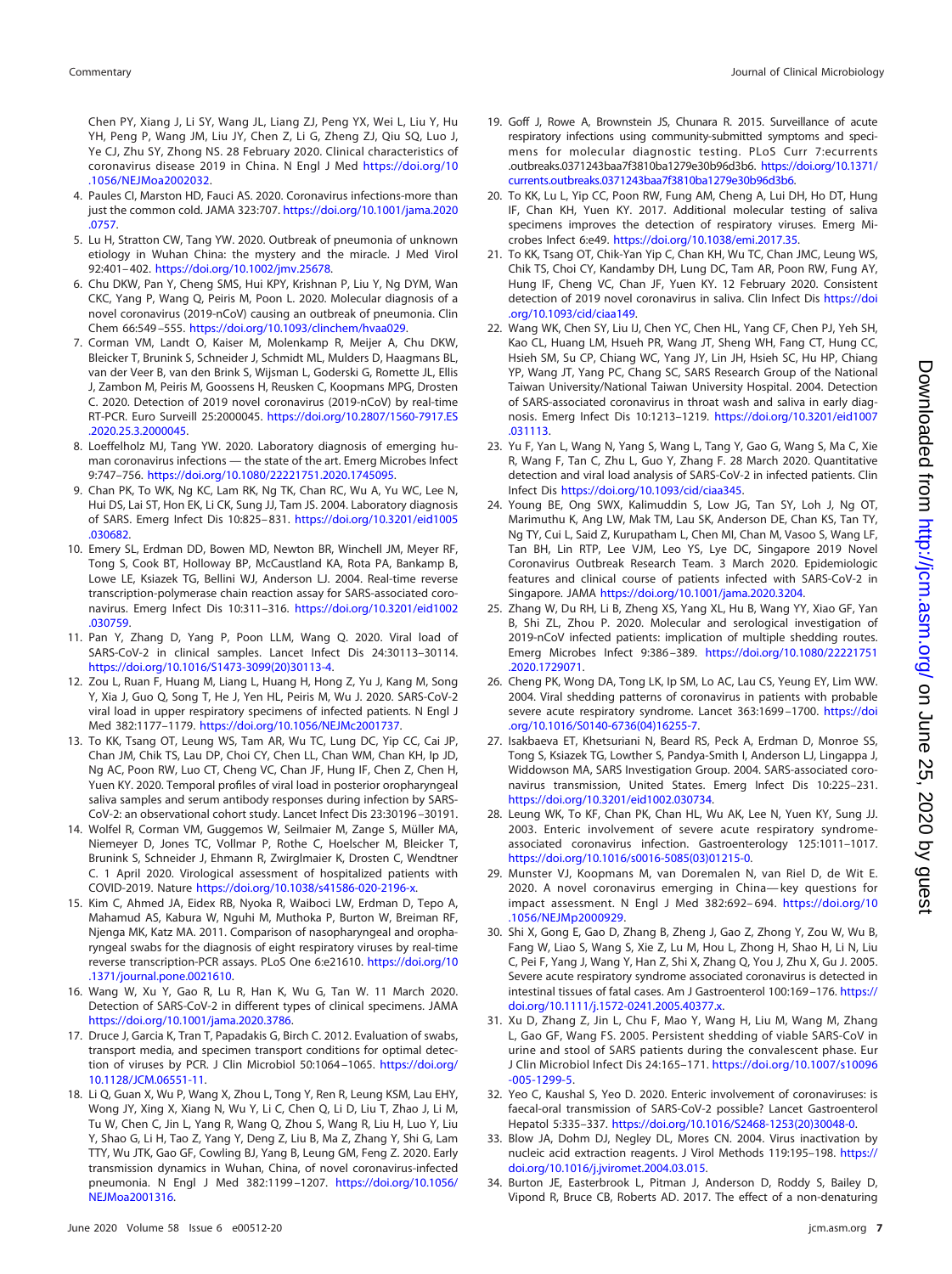detergent and a guanidinium-based inactivation agent on the viability of Ebola virus in mock clinical serum samples. J Virol Methods 250: 34 – 40. [https://doi.org/10.1016/j.jviromet.2017.09.020.](https://doi.org/10.1016/j.jviromet.2017.09.020)

- <span id="page-7-0"></span>35. Kumar M, Mazur S, Ork BL, Postnikova E, Hensley LE, Jahrling PB, Johnson R, Holbrook MR. 2015. Inactivation and safety testing of Middle East respiratory syndrome coronavirus. J Virol Methods 223:13–18. [https://](https://doi.org/10.1016/j.jviromet.2015.07.002) [doi.org/10.1016/j.jviromet.2015.07.002.](https://doi.org/10.1016/j.jviromet.2015.07.002)
- <span id="page-7-1"></span>36. Duan X, Wang X, Yu P, Liu W, Li X, Zhang L, Zhang G, Tang H, Chen Q, Wu X, Tao Z. 2020. Effect of virus inactivation on weak positive results of nucleic acid test for 2019 novel coronavirus. Chin J Lab Med [http://rs](http://rs.yiigle.com/yufabiao/1184369.htm) [.yiigle.com/yufabiao/1184369.htm.](http://rs.yiigle.com/yufabiao/1184369.htm) (In Chinese.)
- <span id="page-7-2"></span>37. Nie S, Roth RB, Stiles J, Mikhlina A, Lu X, Tang YW, Babady NE. 2014. Evaluation of Alere i Influenza A&B for rapid detection of influenza viruses A and B. J Clin Microbiol 52:3339 –3344. [https://doi.org/10.1128/](https://doi.org/10.1128/JCM.01132-14) [JCM.01132-14.](https://doi.org/10.1128/JCM.01132-14)
- <span id="page-7-3"></span>38. Wang H, Deng J, Tang YW. 2018. Profile of the Alere i Influenza A & B assay: a pioneering molecular point-of-care test. Expert Rev Mol Diagn 18:403– 409. [https://doi.org/10.1080/14737159.2018.1466703.](https://doi.org/10.1080/14737159.2018.1466703)
- <span id="page-7-4"></span>39. Ling L, Kaplan SE, Lopez JC, Stiles J, Lu X, Tang YW. 2017. Parallel validation of three molecular devices for simultaneous detection and identification of influenza A and B and respiratory syncytial viruses. J Clin Microbiol 56:e01691-17. [https://doi.org/10.1128/JCM.01691-17.](https://doi.org/10.1128/JCM.01691-17)
- <span id="page-7-5"></span>40. Chen Y, Chan KH, Hong C, Kang Y, Ge S, Chen H, Wong EY, Joseph S, Patteril NG, Wernery U, Xia N, Lau SK, Woo PC. 2016. A highly specific rapid antigen detection assay for on-site diagnosis of MERS. J Infect 73:82– 84. [https://doi.org/10.1016/j.jinf.2016.04.014.](https://doi.org/10.1016/j.jinf.2016.04.014)
- 41. Lau SK, Woo PC, Wong BH, Tsoi HW, Woo GK, Poon RW, Chan KH, Wei WI, Peiris JS, Yuen KY. 2004. Detection of severe acute respiratory syndrome (SARS) coronavirus nucleocapsid protein in SARS patients by enzymelinked immunosorbent assay. J Clin Microbiol 42:2884 –2889. [https://doi](https://doi.org/10.1128/JCM.42.7.2884-2889.2004) [.org/10.1128/JCM.42.7.2884-2889.2004.](https://doi.org/10.1128/JCM.42.7.2884-2889.2004)
- 42. Sastre P, Dijkman R, Camunas A, Ruiz T, Jebbink MF, van der Hoek L, Vela C, Rueda P. 2011. Differentiation between human coronaviruses NL63 and 229E using a novel double-antibody sandwich enzyme-linked immunosorbent assay based on specific monoclonal antibodies. Clin Vaccine Immunol 18:113–118. [https://doi.org/10.1128/CVI.00355-10.](https://doi.org/10.1128/CVI.00355-10)
- <span id="page-7-6"></span>43. Liu IJ, Chen PJ, Yeh SH, Chiang YP, Huang LM, Chang MF, Chen SY, Yang PC, Chang SC, Wang WK, SARS Research Group of the National Taiwan University College of Medicine-National Taiwan University Hospital. 2005. Immunofluorescence assay for detection of the nucleocapsid antigen of the severe acute respiratory syndrome (SARS)-associated coronavirus in cells derived from throat wash samples of patients with SARS. J Clin Microbiol 43:2444 –2448. [https://doi.org/10.1128/JCM.43.5.2444](https://doi.org/10.1128/JCM.43.5.2444-2448.2005) [-2448.2005.](https://doi.org/10.1128/JCM.43.5.2444-2448.2005)
- <span id="page-7-7"></span>44. Sizun J, Arbour N, Talbot PJ. 1998. Comparison of immunofluorescence with monoclonal antibodies and RT-PCR for the detection of human coronaviruses 229E and OC43 in cell culture. J Virol Methods 72:145–152. [https://doi.org/10.1016/s0166-0934\(98\)00013-5.](https://doi.org/10.1016/s0166-0934(98)00013-5)
- <span id="page-7-8"></span>45. Diao B, Wen K, Chen J, Liu Y, Yuan Z, Han C, Chen J, Pan Y, Chen L, Dan Y, Wang J, Chen Y, Deng G, Zhou H, Wu Y. 13 March 2020. Diagnosis of acute respiratory syndrome coronavirus 2 infection by detection of nucleocapsid protein. medRxiv [https://www.medrxiv](https://www.medrxiv.org/content/10.1101/2020.03.07.20032524v1) [.org/content/10.1101/2020.03.07.20032524v1.](https://www.medrxiv.org/content/10.1101/2020.03.07.20032524v1)
- <span id="page-7-9"></span>46. Chen X, Zhou B, Li M, Liang X, Wang H, Yang G, Wang H, Le X. 2004. Serology of severe acute respiratory syndrome: implications for surveillance and outcome. J Infect Dis 189:1158 –1163. [https://doi.org/10.1086/](https://doi.org/10.1086/380397) [380397.](https://doi.org/10.1086/380397)
- <span id="page-7-10"></span>47. Chan CM, Tse H, Wong SS, Woo PC, Lau SK, Chen L, Zheng BJ, Huang JD, Yuen KY. 2009. Examination of seroprevalence of coronavirus HKU1 infection with S protein-based ELISA and neutralization assay against viral spike pseudotyped virus. J Clin Virol 45:54 – 60. [https://doi.org/10](https://doi.org/10.1016/j.jcv.2009.02.011) [.1016/j.jcv.2009.02.011.](https://doi.org/10.1016/j.jcv.2009.02.011)
- <span id="page-7-11"></span>48. Briese T, Mishra N, Jain K, Zalmout IS, Jabado OJ, Karesh WB, Daszak P, Mohammed OB, Alagaili AN, Lipkin WI. 2014. Middle East respiratory syndrome coronavirus quasispecies that include homologues of human isolates revealed through whole-genome analysis and virus cultured from dromedary camels in Saudi Arabia. mBio 5:e01146-14. [https://doi](https://doi.org/10.1128/mBio.01146-14) [.org/10.1128/mBio.01146-14.](https://doi.org/10.1128/mBio.01146-14)
- 49. Chen L, Liu W, Zhang Q, Xu K, Ye G, Wu W, Sun Z, Liu F, Wu K, Zhong B, Mei Y, Zhang W, Chen Y, Li Y, Shi M, Lan K, Liu Y. 2020. RNA based mNGS approach identifies a novel human coronavirus from two individual pneumonia cases in 2019 Wuhan outbreak. Emerg Microbes Infect 9:313–319. [https://doi.org/10.1080/22221751.2020.1725399.](https://doi.org/10.1080/22221751.2020.1725399)
- 50. Ren LL, Wang YM, Wu ZQ, Xiang ZC, Guo L, Xu T, Jiang YZ, Xiong Y, Li

YJ, Li XW, Li H, Fan GH, Gu XY, Xiao Y, Gao H, Xu JY, Yang F, Wang XM, Wu C, Chen L, Liu YW, Liu B, Yang J, Wang XR, Dong J, Li L, Huang CL, Zhao JP, Hu Y, Cheng ZS, Liu LL, Qian ZH, Qin C, Jin Q, Cao B, Wang JW. 2020. Identification of a novel coronavirus causing severe pneumonia in human: a descriptive study. Chin Med J 11:1. [https://doi.org/10.1097/](https://doi.org/10.1097/CM9.0000000000000722) [CM9.0000000000000722.](https://doi.org/10.1097/CM9.0000000000000722)

- <span id="page-7-12"></span>51. Wu F, Zhao S, Yu B, Chen YM, Wang W, Song ZG, Hu Y, Tao ZW, Tian JH, Pei YY, Yuan ML, Zhang YL, Dai FH, Liu Y, Wang QM, Zheng JJ, Xu L, Holmes EC, Zhang YZ. 2020. A new coronavirus associated with human respiratory disease in China. Nature 579:265–269. [https://doi.org/10](https://doi.org/10.1038/s41586-020-2008-3) [.1038/s41586-020-2008-3.](https://doi.org/10.1038/s41586-020-2008-3)
- <span id="page-7-13"></span>52. Zhou P, Yang XL, Wang XG, Hu B, Zhang L, Zhang W, Si HR, Zhu Y, Li B, Huang CL, Chen HD, Chen J, Luo Y, Guo H, Jiang RD, Liu MQ, Chen Y, Shen XR, Wang X, Zheng XS, Zhao K, Chen QJ, Deng F, Liu LL, Yan B, Zhan FX, Wang YY, Xiao GF, Shi ZL. 2020. A pneumonia outbreak associated with a new coronavirus of probable bat origin. Nature 579: 270 –273. [https://doi.org/10.1038/s41586-020-2012-7.](https://doi.org/10.1038/s41586-020-2012-7)
- <span id="page-7-14"></span>53. Holshue ML, DeBolt C, Lindquist S, Lofy KH, Wiesman J, Bruce H, Spitters C, Ericson K, Wilkerson S, Tural A, Diaz G, Cohn A, Fox L, Patel A, Gerber SI, Kim L, Tong S, Lu X, Lindstrom S, Pallansch MA, Weldon WC, Biggs HM, Uyeki TM, Pillai SK, Washington State 2019-nCoV Case Investigation Team. 2020. First case of 2019 novel coronavirus in the United States. N Engl J Med 382:929 –936. [https://doi.org/10.1056/NEJMoa2001191.](https://doi.org/10.1056/NEJMoa2001191)
- <span id="page-7-15"></span>54. Rothe C, Schunk M, Sothmann P, Bretzel G, Froeschl G, Wallrauch C, Zimmer T, Thiel V, Janke C, Guggemos W, Seilmaier M, Drosten C, Vollmar P, Zwirglmaier K, Zange S, Wolfel R, Hoelscher M. 2020. Transmission of 2019-nCoV infection from an asymptomatic contact in Germany. N Engl J Med 382:970 –971. [https://doi.org/10.1056/](https://doi.org/10.1056/NEJMc2001468) [NEJMc2001468.](https://doi.org/10.1056/NEJMc2001468)
- <span id="page-7-16"></span>55. Chan JF, Yuan S, Kok KH, To KK, Chu H, Yang J, Xing F, Liu J, Yip CC, Poon RW, Tsoi HW, Lo SK, Chan KH, Poon VK, Chan WM, Ip JD, Cai JP, Cheng VC, Chen H, Hui CK, Yuen KY. 2020. A familial cluster of pneumonia associated with the 2019 novel coronavirus indicating person-to-person transmission: a study of a family cluster. Lancet 395:514 –523. [https://](https://doi.org/10.1016/S0140-6736(20)30154-9) [doi.org/10.1016/S0140-6736\(20\)30154-9.](https://doi.org/10.1016/S0140-6736(20)30154-9)
- <span id="page-7-17"></span>56. Ai JW, Zhang Y, Zhang HC, Xu T, Zhang WH. 2020. Era of molecular diagnosis for pathogen identification of unexplained pneumonia, lessons to be learned. Emerg Microbes Infect 9:597– 600. [https://doi.org/](https://doi.org/10.1080/22221751.2020.1738905) [10.1080/22221751.2020.1738905.](https://doi.org/10.1080/22221751.2020.1738905)
- <span id="page-7-18"></span>57. Cui J, Li F, Shi ZL. 2019. Origin and evolution of pathogenic coronaviruses. Nat Rev Microbiol 17:181–192. [https://doi.org/10.1038/s41579-018](https://doi.org/10.1038/s41579-018-0118-9) [-0118-9.](https://doi.org/10.1038/s41579-018-0118-9)
- <span id="page-7-19"></span>58. Lu R, Zhao X, Li J, Niu P, Yang B, Wu H, Wang W, Song H, Huang B, Zhu N, Bi Y, Ma X, Zhan F, Wang L, Hu T, Zhou H, Hu Z, Zhou W, Zhao L, Chen J, Meng Y, Wang J, Lin Y, Yuan J, Xie Z, Ma J, Liu WJ, Wang D, Xu W, Holmes EC, Gao GF, Wu G, Chen W, Shi W, Tan W. 2020. Genomic characterisation and epidemiology of 2019 novel coronavirus: implications for virus origins and receptor binding. Lancet 395:565–574. [https://](https://doi.org/10.1016/S0140-6736(20)30251-8) [doi.org/10.1016/S0140-6736\(20\)30251-8.](https://doi.org/10.1016/S0140-6736(20)30251-8)
- <span id="page-7-20"></span>59. Chan JF, Yip CC, To KK, Tang TH, Wong SC, Leung KH, Fung AY, Ng AC, Zou Z, Tsoi HW, Choi GK, Tam AR, Cheng VC, Chan KH, Tsang OT, Yuen KY. 4 March 2020. Improved molecular diagnosis of COVID-19 by the novel, highly sensitive and specific COVID-19-RdRp/Hel real-time reverse transcription-polymerase chain reaction assay validated in vitro and with clinical specimens. J Clin Microbiol [https://doi.org/10](https://doi.org/10.1128/JCM.00310-20) [.1128/JCM.00310-20.](https://doi.org/10.1128/JCM.00310-20)
- <span id="page-7-21"></span>60. China National Health Commission. 2020. New coronavirus pneumonia prevention and control protocol, 7th ed. National Commission of the People's Republic of China. (In Chinese.) [http://www.nhc.gov.cn/yzygj/s7653p/](http://www.nhc.gov.cn/yzygj/s7653p/202003/46c9294a7dfe4cef80dc7f5912eb1989/files/ce3e6945832a438eaae415350a8ce964.pdf) [202003/46c9294a7dfe4cef80dc7f5912eb1989/files/ce3e6945832a438](http://www.nhc.gov.cn/yzygj/s7653p/202003/46c9294a7dfe4cef80dc7f5912eb1989/files/ce3e6945832a438eaae415350a8ce964.pdf) [eaae415350a8ce964.pdf.](http://www.nhc.gov.cn/yzygj/s7653p/202003/46c9294a7dfe4cef80dc7f5912eb1989/files/ce3e6945832a438eaae415350a8ce964.pdf)
- <span id="page-7-22"></span>61. Kam KQ, Yung CF, Cui L, Lin Tzer Pin R, Mak TM, Maiwald M, Li J, Chong CY, Nadua K, Tan NWH, Thoon KC. 28 February 2020. A well infant with coronavirus disease 2019 (COVID-19) with high viral load. Clin Infect Dis [https://doi.org/10.1093/cid/ciaa201.](https://doi.org/10.1093/cid/ciaa201)
- <span id="page-7-24"></span><span id="page-7-23"></span>62. Liu Y, Yan LM, Wan L, Xiang TX, Le A, Liu JM, Peiris M, Poon LLM, Zhang W. 19 March 2020. Viral dynamics in mild and severe cases of COVID-19. Lancet Infect Dis [https://doi.org/10.1016/S1473-3099\(20\)30232-2.](https://doi.org/10.1016/S1473-3099(20)30232-2)
- 63. Cheng VCC, Wong SC, Chen JHK, Yip CCY, Chuang VWM, Tsang OTY, Sridhar S, Chan JFW, Ho PL, Yuen KY. 3 March 2020. Escalating infection control response to the rapidly evolving epidemiology of the coronavirus disease 2019 (COVID-19) due to SARS-CoV-2 in Hong Kong. Infect Control Hosp Epidemiol [https://doi.org/10.1017/ice.2020.58.](https://doi.org/10.1017/ice.2020.58)
- <span id="page-7-25"></span>64. Lan L, Xu D, Ye G, Xia C, Wang S, Li Y, Xu H. 27 February 2020. Positive